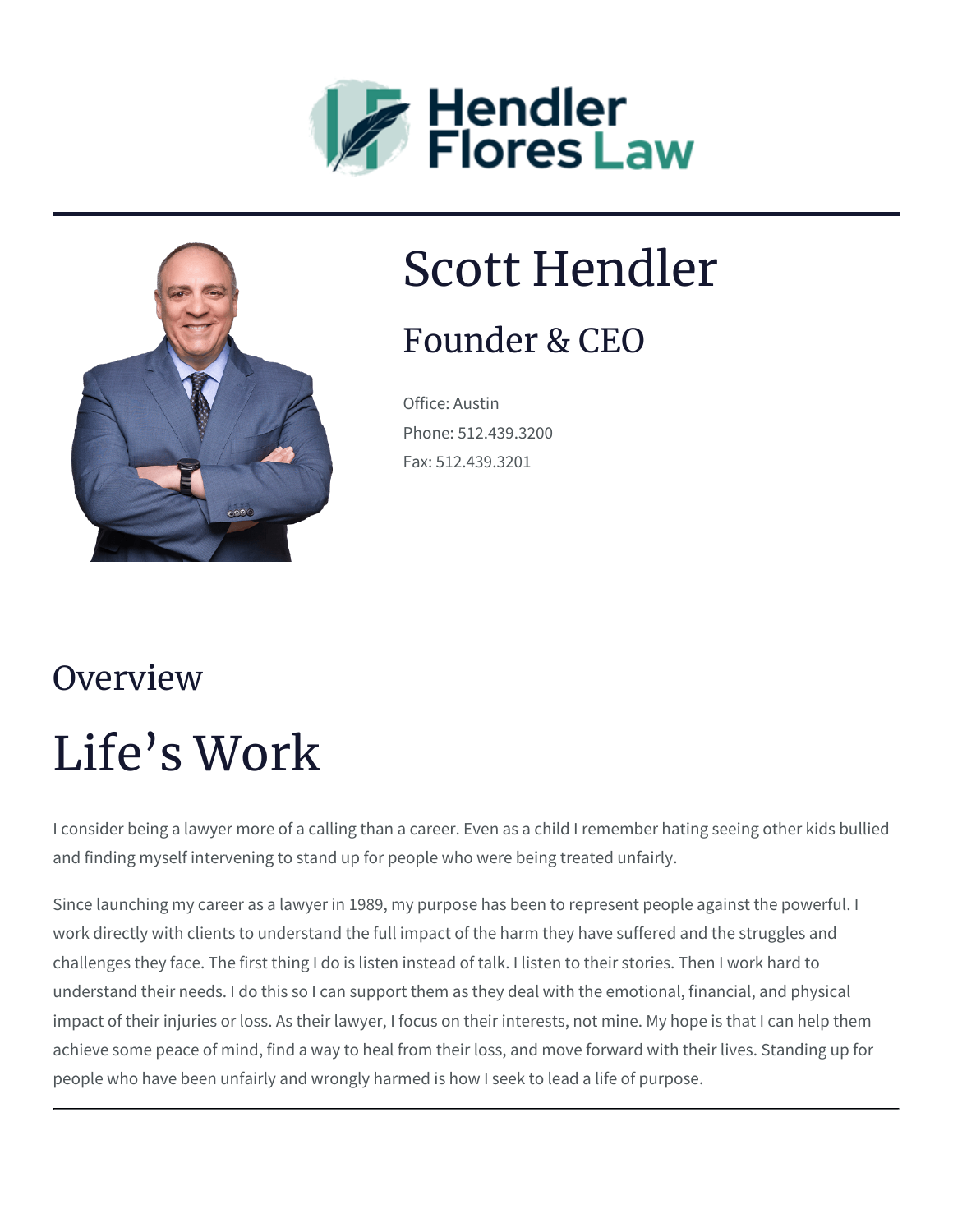## Focus Areas

I focus my law practice on life-changing injuries and wrongful death cases that resulted from misconduct or negligence. These cases generally involve complex medical, scientific, and legal discovery. They include mesothelioma (asbestos-related cancer), dangerous pharmaceutical drugs and medications, severe vehicle collisions, harmful products and medical devices, toxic and chemical exposure, and police misconduct cases.

I know that effective negotiation strategies and skilled advocacy are a powerful combination that can lead to exceptional results for our clients. I leverage these tools along with my education and legal experience to create meaningful change so our clients can build brighter futures.

### Family-focused, Communityminded

Outside of the office, I spend time with my wife Lulu, our pets, and a network of friends I consider part of our extended family. Together Lulu and I support our community through involvement in several organizations.

I was previously the Vice President of the Rothko Chapel Board of Directors in Houston, Texas, an International Human Rights organization founded around the principles of the spiritual and physical space that is the Rothko Chapel. Mark Rothko, Phillip Johnson, and the De Menils envisioned the Chapel to promote education and discourse around human rights. I was also the co-founder and past President of Save Town Lake in Austin, Texas, formed to preserve open spaces around the iconic centerpiece of Austin, Texas—Lady Bird Lake. I am a member of Rotary International through my membership in the Downtown Rotary Club of Austin. And I serve on committees within the American Association of Justice and the American Bar Association as part of my membership in both organizations.

An adventurer and explorer by nature, I seek new experiences through adventure travel, SCUBA diving, mountain climbing, skiing and pursuing new challenges.

#### Honors And Affiliations